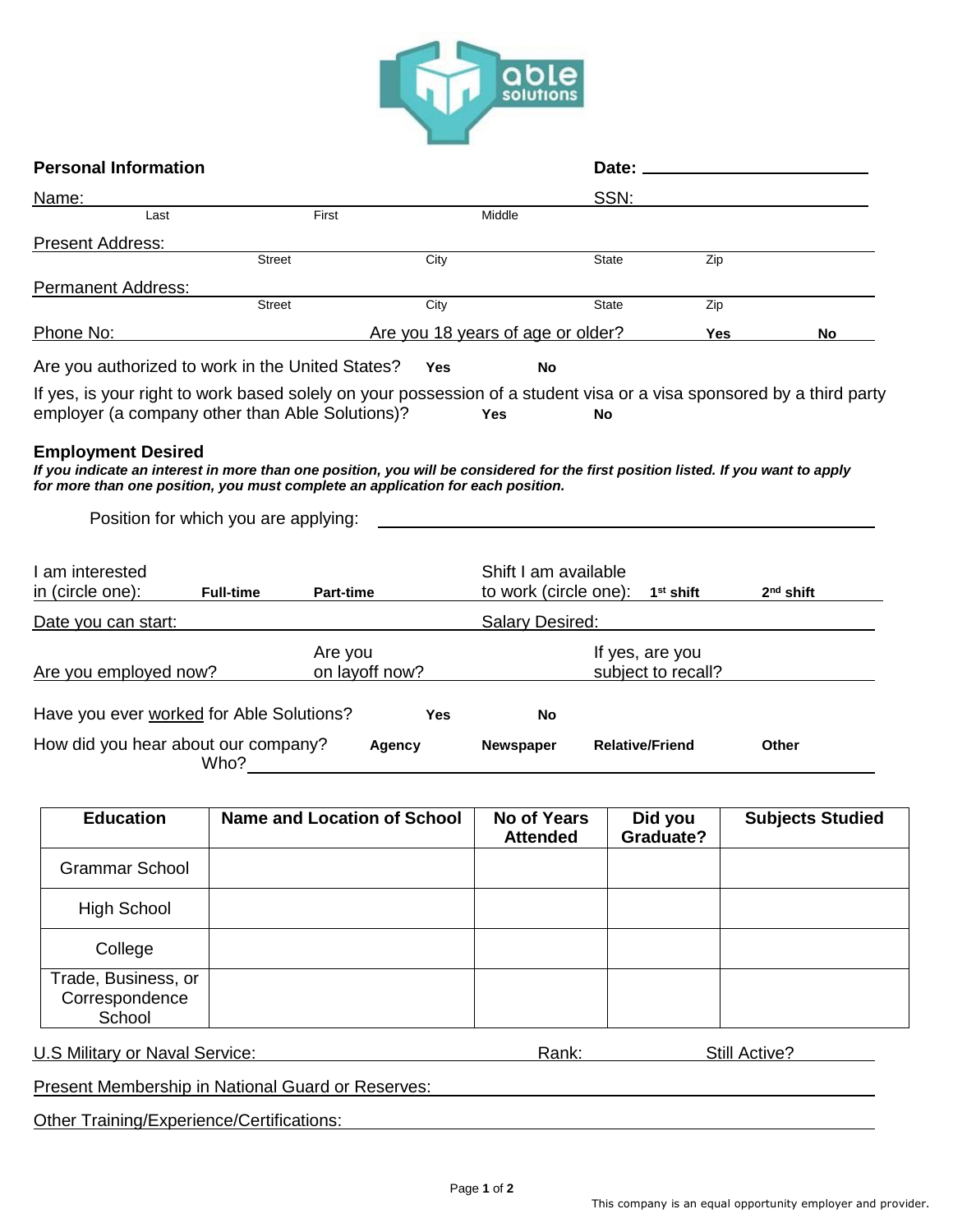**Employment History** (list below your last three employers, starting with the most current first)

| <b>Date</b>           | <b>Name and Address</b> | <b>Salary</b> | <b>Position</b> | <b>Reason for</b> |
|-----------------------|-------------------------|---------------|-----------------|-------------------|
| <b>Month and Year</b> | of Employer             |               |                 | Leaving           |
| From                  |                         |               |                 |                   |
| To                    |                         |               |                 |                   |
| From                  |                         |               |                 |                   |
| To                    |                         |               |                 |                   |
| From                  |                         |               |                 |                   |
| To                    |                         |               |                 |                   |
| From                  |                         |               |                 |                   |
| To                    |                         |               |                 |                   |

**References** (Give the names of three persons not related to you, whom you have known at least one year)

| <b>Name</b> | <b>Phone Number</b> | <b>Business</b> | <b>Years Known</b> |
|-------------|---------------------|-----------------|--------------------|
|             |                     |                 |                    |
|             |                     |                 |                    |
|             |                     |                 |                    |
|             |                     |                 |                    |
|             |                     |                 |                    |
|             |                     |                 |                    |
|             |                     |                 |                    |
|             |                     |                 |                    |

# **Record of Conviction**

Have you ever been convicted of or pled guilty to a misdemeanor or felony crime that has not been expunged or otherwise removed from your record? Unless applying for a position as a truck driver, you do not need to disclose misdemeanor traffic offenses.

**(A criminal conviction does not necessarily disqualify you for employment. Rather, such factors as age and date of conviction, seriousness and nature of the crime, and rehabilitation will be considered.)**

(Please circle one) **Yes No**

If you answered "Yes" to the previous question, please describe the circumstances of your conviction(s) including the date(s), nature, and place(s) of each offense, and the sentencing disposition of the case. Please be accurate and complete.

\_\_\_\_\_\_\_\_\_\_\_\_\_\_\_\_\_\_\_\_\_\_\_\_\_\_\_\_\_\_\_\_\_\_\_\_\_\_\_\_\_\_\_\_\_\_\_\_\_\_\_\_\_\_\_\_\_\_\_\_\_\_\_\_\_\_\_\_\_\_\_\_\_\_\_\_\_\_\_\_\_\_ \_\_\_\_\_\_\_\_\_\_\_\_\_\_\_\_\_\_\_\_\_\_\_\_\_\_\_\_\_\_\_\_\_\_\_\_\_\_\_\_\_\_\_\_\_\_\_\_\_\_\_\_\_\_\_\_\_\_\_\_\_\_\_\_\_\_\_\_\_\_\_\_\_\_\_\_\_\_\_\_\_\_ \_\_\_\_\_\_\_\_\_\_\_\_\_\_\_\_\_\_\_\_\_\_\_\_\_\_\_\_\_\_\_\_\_\_\_\_\_\_\_\_\_\_\_\_\_\_\_\_\_\_\_\_\_\_\_\_\_\_\_\_\_\_\_\_\_\_\_\_\_\_\_\_\_\_\_\_\_\_\_\_\_\_ \_\_\_\_\_\_\_\_\_\_\_\_\_\_\_\_\_\_\_\_\_\_\_\_\_\_\_\_\_\_\_\_\_\_\_\_\_\_\_\_\_\_\_\_\_\_\_\_\_\_\_\_\_\_\_\_\_\_\_\_\_\_\_\_\_\_\_\_\_\_\_\_\_\_\_\_\_\_\_\_\_\_

*I certify that all the information submitted by me on this application is true and complete, and I understand that if any false information, omissions, or misrepresentations are discovered, my application may be rejected and, if I am employed, my employment may be terminated at any time. In consideration of this company's review of this application, I release Able Solutions and all providers of information from any liability as a result of*  furnishing and receiving such information (this does not waive my right to file a charge, testify, assist or participate in an investigation, hearing or *proceeding under Title VII, the Age Discrimination in Employment Act, the Equal Pay Act, or the Americans with Disabilities Act.) In consideration of my employment, I agree to conform to the company's rules and regulations, and I agree that my employment and compensation can*  be terminated, with or without cause, and with or without notice, at any time, at either my or the company's option. I also understand and agree that the *terms and conditions of my employment may be changed, with or without cause, and with or without notice, at any time by the company. I understand*  that no company representative, other than its President, and then only when in writing and signed by the President, has any authority to enter into any *agreement for employment for any specific period of time, or to make any agreement contrary to the foregoing.*

Signature: Date: Department of the Signature: Date: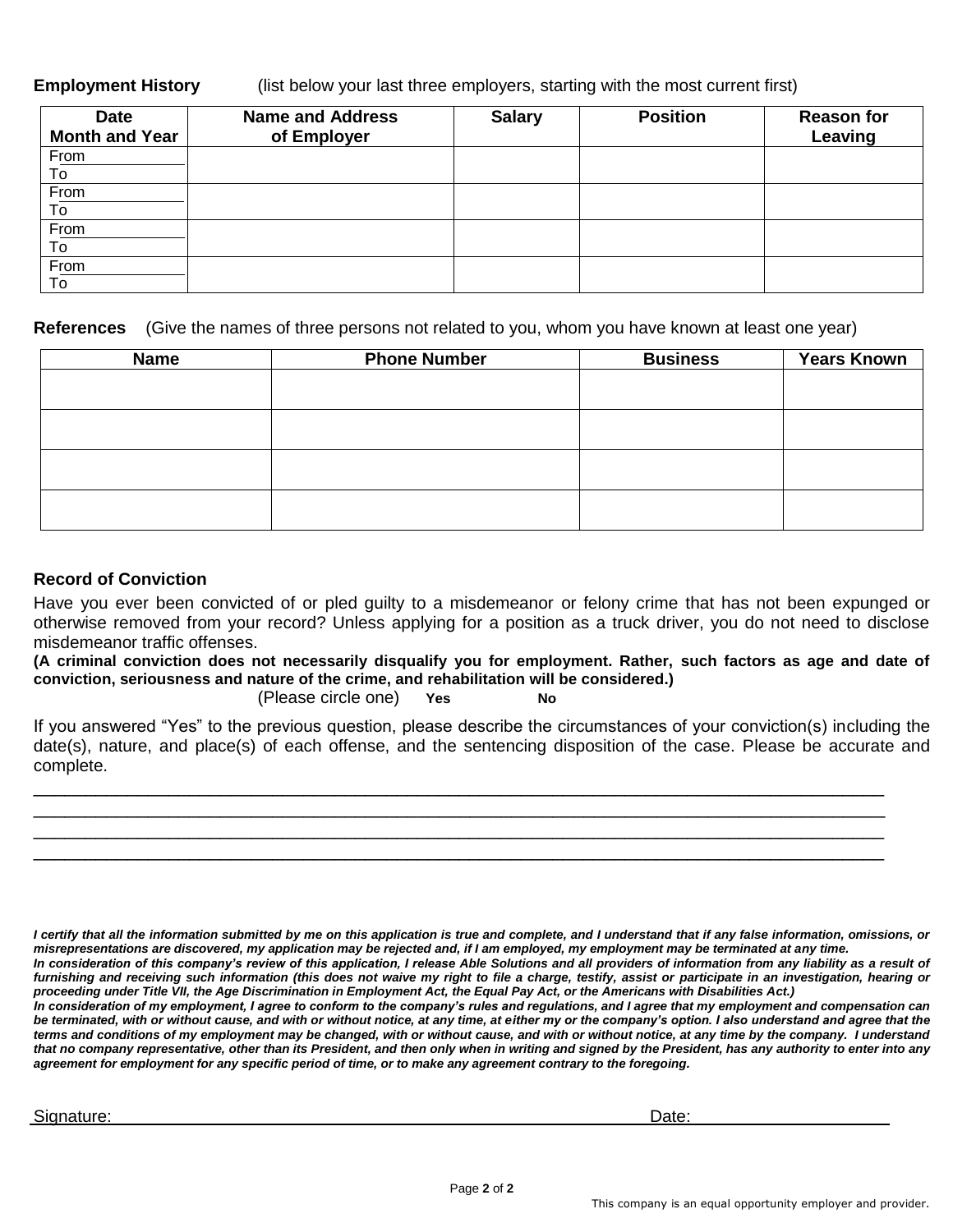### Voluntary Self-Identification of Disability

Form CC-305 OMB Control Number 1250-0005 Page 1 of 1 Expires 05/31/2023

Name: Date: Employee ID:

(if applicable)

# Why are you being asked to complete this form?

We are a federal contractor or subcontractor required by law to provide equal employment opportunity to qualified people with disabilities. We are also required to measure our progress toward having at least 7% of our workforce be individuals with disabilities. To do this, we must ask applicants and employees if they have a disability or have ever had a disability. Because a person may become disabled at any time, we ask all of our employees to update their information at least every five years.

Identifying yourself as an individual with a disability is voluntary, and we hope that you will choose to do so. Your answer will be maintained confidentially and not be seen by selecting officials or anyone else involved in making personnel decisions. Completing the form will not negatively impact you in any way, regardless of whether you have self-identified in the past. For more information about this form or the equal employment obligations of federal contractors under Section 503 of the Rehabilitation Act, visit the U.S. Department of Labor's Office of Federal Contract Compliance Programs (OFCCP) website at [www.dol.gov/ofccp.](https://www.dol.gov/agencies/ofccp)

## How do you know if you have a disability?

You are considered to have a disability if you have a physical or mental impairment or medical condition that substantially limits a major life activity, or if you have a history or record of such an impairment or medical condition. *Disabilities include, but are not limited to:*

• Deaf or hard of hearing

- **•** Autism
- Autoimmune disorder, for example, lupus, fibromyalgia, rheumatoid arthritis, or HIV/AIDS • Depression or anxiety Diabetes
- Blind or low vision
- **Cancer**
- Cardiovascular or heart disease
- Celiac disease
- Intellectual disability

• Epilepsy

Cerebral palsy

Please check one of the boxes below:

 Gastrointestinal disorders, for example, Crohn's Disease, or irritable bowel syndrome

- Missing limbs or partially missing limbs
- Nervous system condition for example, migraine headaches, Parkinson's disease, or Multiple sclerosis (MS)
- Psychiatric condition, for example, bipolar disorder, schizophrenia, PTSD, or major depression
- ☐ Yes, I Have A Disability, Or Have A History/Record Of Having A Disability
- ☐ No, I Don't Have A Disability, Or A History/Record Of Having A Disability
- ☐ I Don't Wish To Answer

PUBLIC BURDEN STATEMENT: According to the Paperwork Reduction Act of 1995 no persons are required to respond to a collection of information unless such collection displays a valid OMB control number. This survey should take about 5 minutes to complete.

|            | <b>For Employer Use Only</b>                                                         |
|------------|--------------------------------------------------------------------------------------|
|            | Employers may modify this section of the form as needed for record keeping purposes. |
|            | For example:                                                                         |
| Job Title: | Date of Hire: New York 1996                                                          |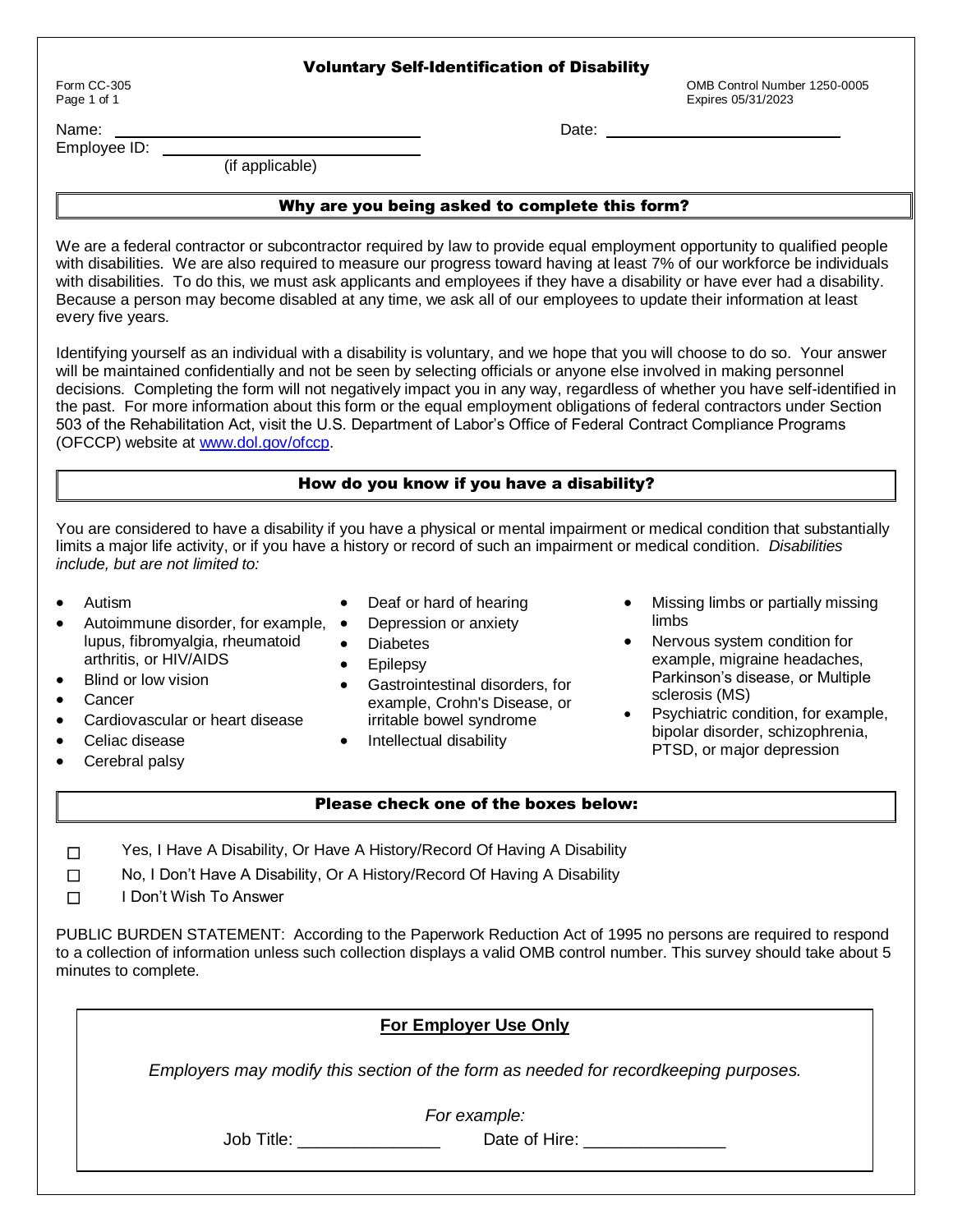

# **AA/EEO VOLUNTARY SURVEY**

| Because we do business with the government, agencies require our company to provide reports on status of<br>applicants. We must also reach out to, hire, and provide equal opportunity to qualified people with disabilities. To<br>help us measure how well we are doing, and to measure the accuracy of our employment information, we need your<br>assistance in completing this questionnaire. The information requested on this survey is to be voluntarily provided<br>and is for analysis and affirmative action only. |
|-------------------------------------------------------------------------------------------------------------------------------------------------------------------------------------------------------------------------------------------------------------------------------------------------------------------------------------------------------------------------------------------------------------------------------------------------------------------------------------------------------------------------------|
| Information concerning race, sex, age, veteran's status, or disability will be kept private and will not be used against<br>you in any way. This data will be kept separate from the application and will not jeopardize or adversely affect any<br>consideration you may receive for employment or later advancement in employment.                                                                                                                                                                                          |
| Male Female<br>(Check One):                                                                                                                                                                                                                                                                                                                                                                                                                                                                                                   |
| <b>Race/Ethnicity:</b><br>Are you Hispanic or Latino?<br>A person of Cuban, Mexican, Puerto Rican, South or Central American, or other Spanish culture or origin, regardless of race.                                                                                                                                                                                                                                                                                                                                         |
| $\Box$ No<br>$\Box$ Yes                                                                                                                                                                                                                                                                                                                                                                                                                                                                                                       |
| Please select one or more races that you identify with from the following:                                                                                                                                                                                                                                                                                                                                                                                                                                                    |
| LAmerican Indian or Alaskan Native (not Hispanic or Latino)<br>A person having origins in any of the original peoples of North and South America (including Central America), and who maintains<br>tribal affiliation or community attachment.                                                                                                                                                                                                                                                                                |
| Asian (not Hispanic or Latino)<br>A person having origins in any of the original peoples of the Far East, Southeast Asia, or the Indian subcontinent including, for<br>example, Cambodia, China, India, Japan, Korea, Malaysia, Pakistan, the Philippine Islands, Thailand, and Vietnam.                                                                                                                                                                                                                                      |
| Black or African American (not Hispanic or Latino)<br>A person having origins in any of the Black racial groups of Africa.                                                                                                                                                                                                                                                                                                                                                                                                    |
| Native Hawaiian or Other Pacific Islander (not Hispanic or Latino)<br>A person having origins in any of the peoples of Hawaii, Guam, Samoa, or other Pacific Islands.                                                                                                                                                                                                                                                                                                                                                         |
| $\Box$ White (not Hispanic or Latino)<br>A person having origins in any of the original peoples of Europe, North Africa, or the Middle East.                                                                                                                                                                                                                                                                                                                                                                                  |
| $\Box$ Two or More Races (not Hispanic or Latino)<br>All persons who identify with more than one of the above races.                                                                                                                                                                                                                                                                                                                                                                                                          |
| <b>Military Status:</b><br>Check all that apply (definitions are on back of this page)<br>$\Box$ Not a Veteran<br>$\Box$ Veteran                                                                                                                                                                                                                                                                                                                                                                                              |
| ப<br><b>Disabled Veteran</b>                                                                                                                                                                                                                                                                                                                                                                                                                                                                                                  |
| ப<br>Special Disabled Veteran                                                                                                                                                                                                                                                                                                                                                                                                                                                                                                 |
| <b>Other Protected Veteran</b><br>ப                                                                                                                                                                                                                                                                                                                                                                                                                                                                                           |
| Newly/Recently Separated Veteran (3-year)                                                                                                                                                                                                                                                                                                                                                                                                                                                                                     |
| Vietnam Era Veteran                                                                                                                                                                                                                                                                                                                                                                                                                                                                                                           |
| Armed Forces Service Medal Veteran                                                                                                                                                                                                                                                                                                                                                                                                                                                                                            |
|                                                                                                                                                                                                                                                                                                                                                                                                                                                                                                                               |

# **Applicant's Name (please print) \_\_\_\_\_\_\_\_\_\_\_\_\_\_\_\_\_\_\_\_\_\_\_\_\_\_\_\_\_\_\_\_\_\_\_\_\_\_\_\_\_\_\_\_\_\_\_\_\_\_\_\_\_\_\_\_\_\_\_\_\_\_\_\_\_\_\_\_**

**Signature** \_\_\_\_\_\_\_\_\_\_\_\_\_\_\_\_\_\_\_\_\_\_\_\_\_\_\_\_\_\_\_\_\_\_\_\_\_\_\_\_\_\_\_\_\_\_\_\_\_\_\_\_\_\_\_\_\_\_\_\_\_\_\_\_\_\_\_\_\_\_\_\_

**Date:** \_\_\_\_\_\_\_\_\_\_\_\_\_\_\_\_\_\_\_\_\_\_\_\_\_\_\_\_\_\_\_\_\_\_\_\_\_\_\_\_\_\_\_\_\_\_\_\_\_\_\_\_\_\_\_\_\_\_\_\_\_\_\_\_\_\_\_\_\_\_\_\_\_\_\_